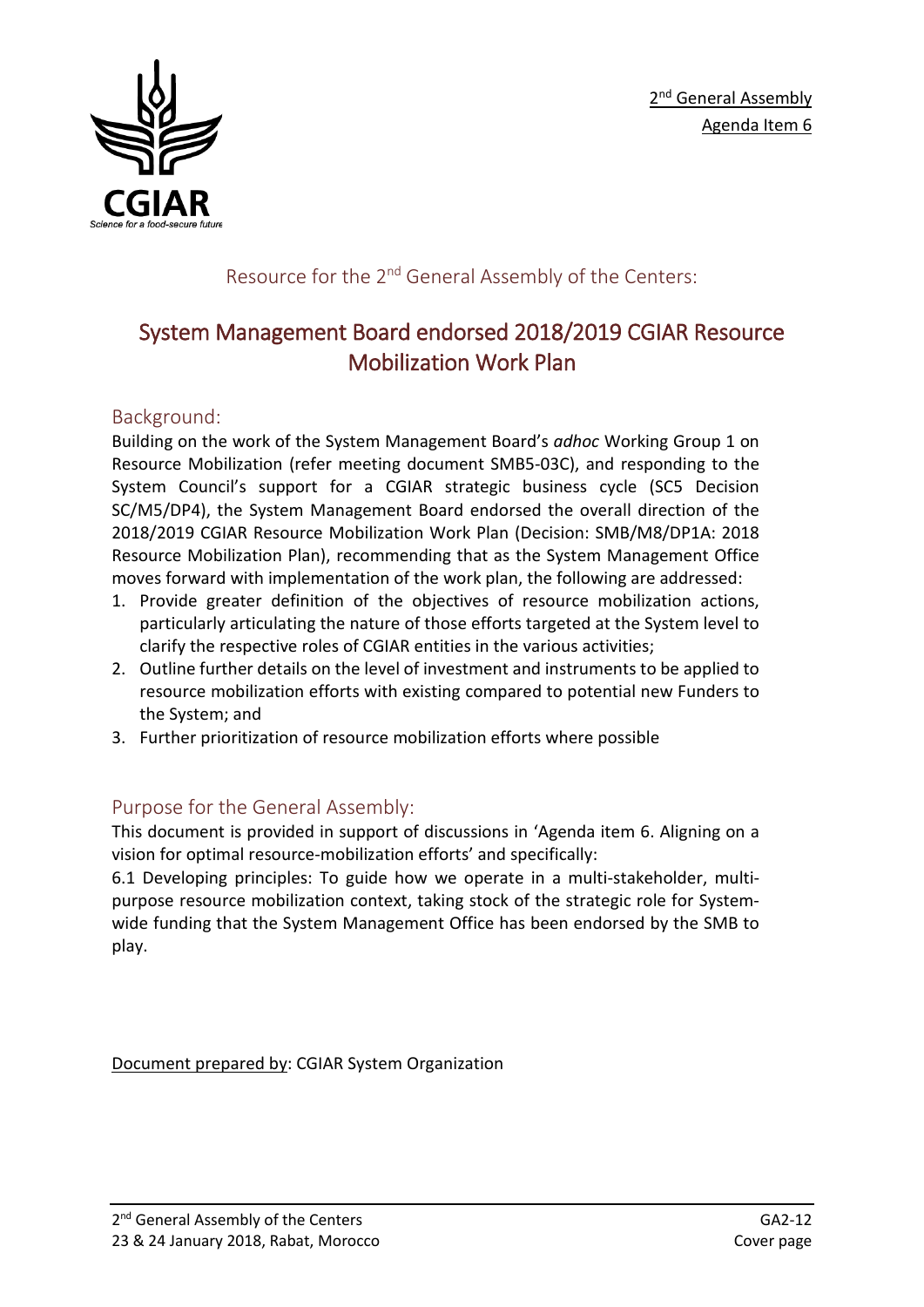

#### 2018/2019 CGIAR Resource Mobilization Work Plan

#### Purpose

Building on the work of the System Management Board's *adhoc* Working Group 1 on Resource Mobilization (refer meeting document SMB5-03C), and responding to the System Council's support for a CGIAR strategic business cycle (SC5 Decision SC/M5/DP4), this document proposes for discussion, and if thought appropriate by the System Management Board, adoption of a detailed work plan, roles, and timeframe for the implementation of specific CGIAR System level resource mobilization activities for 2018 and beyond.

With an aim to help address System funding objectives, the 2018 plan will deliver targeted elements and provide the necessary focus on Funder engagement for the System Management Office, the System Management Board, and more broadly, Centers, CRPs and various Communities of Practice – primarily the Communications Community of Practice ('CoP') and Resource Mobilization CoP.

**Document category: Working document of the System Management Board** There is no restriction on the circulation of this document

Document prepared by: CGIAR System Organization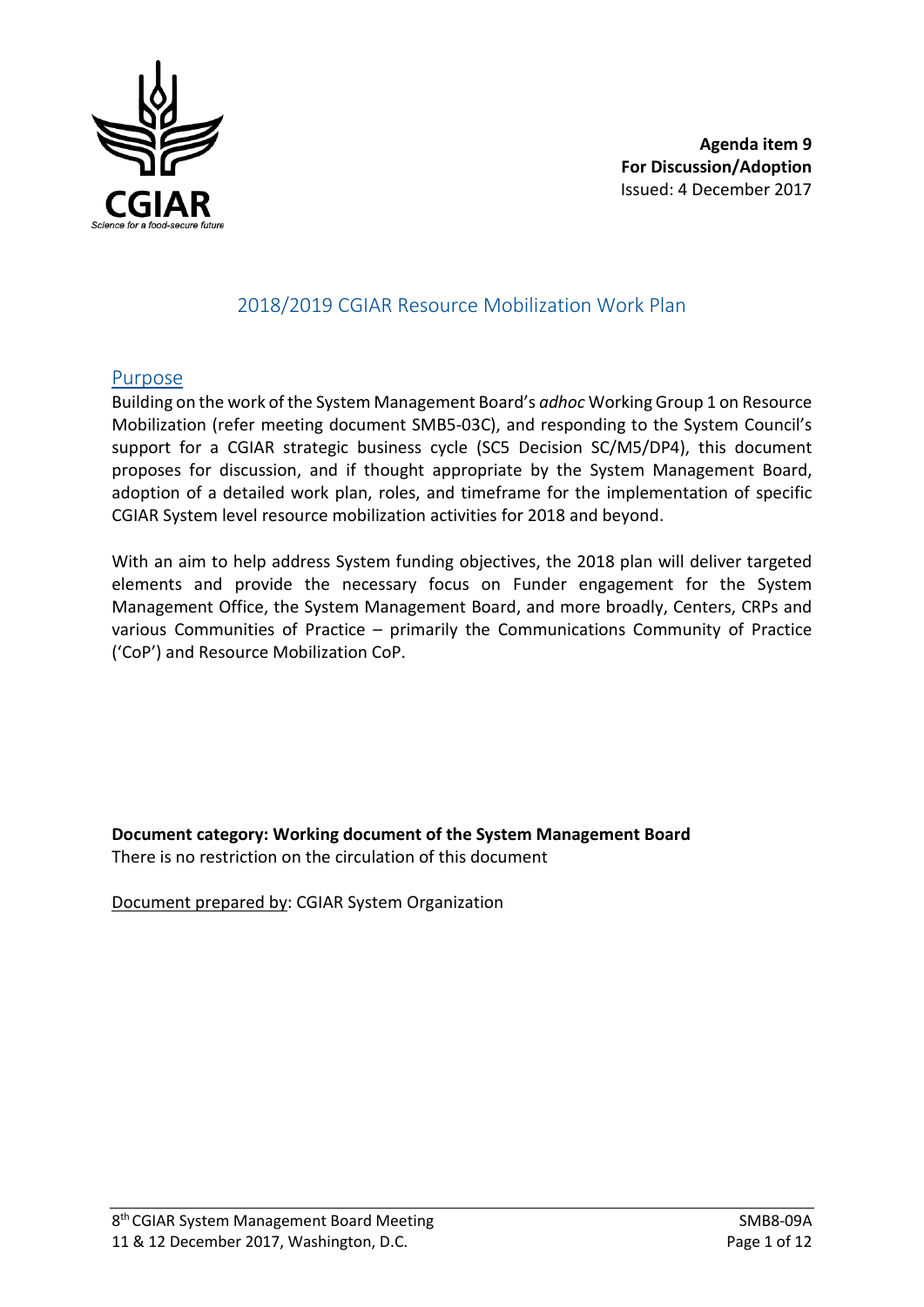### Part A - Plan Objectives

#### *"The Essence of Strategy is Choosing What Not to Do"-* Michael Porter

- 1. CGIAR operates in an increasingly competitive and results-accountable environment. Critical to realizing its goals, CGIAR Research Programs and Platforms (together, the 'CGIAR Portfolio') require an adequate level of predictable, multi-year investment. Additionally, to build funding resilience, new Funders must to be engaged and new funding mechanisms need to be developed.
- 2. Specifically, this two-year plan aims to:
	- a. Increase total funding to CGIAR (Windows 1, 2, 3 and bilateral).
	- b. Attract a greater volume and share of system-level investments (W1/2) in support of the CGIAR Portfolio.
	- c. Stabilize CGIAR Portfolio funding by increasing the share of multi-year pledges, and through the design and deployment of new financial mechanisms.
- 3. Complementary to achieving these financial objectives will be communications activities that:
	- a. Align CGIAR communication products with the needs of our partner countries and priorities of investors linked to relevant global issues (climate, health, jobs, migration, production).
	- b. Build awareness with Funder/investor communities of CGIAR Research as a vehicle for achieving global development outcomes.
	- c. Strengthen investment for impact, value for money, narrative that reflects interest of policy makers, agri-business and public-private investors.
	- d. Steward CGIAR Funders through program engagement and greater visibility and recognition.
- 4. A foundation of this plan is to protect and build on existing Funder support that is currently under threat from many angles: institutional credibility, misalignment of incentives, internal competition, emerging external providers, and shifting global priorities. Activities should reflect common interests and be developed in a spirit in which strategies can be openly discussed and the incentives for Center participation and ownership are clear and understood. The plan will add new efforts in securing new channels of funding – only where there is opportunity to generate significant returns for a shared research agenda. Lastly, the plan will leverage System resources to build recognition, reputation, and brand.
- 5. Resource mobilization activities will support System Council interest in strengthening a shared research agenda, elevating the reputation and recognition, aligning to a business planning cycle – establishing a strong foundation for sustainable program investments.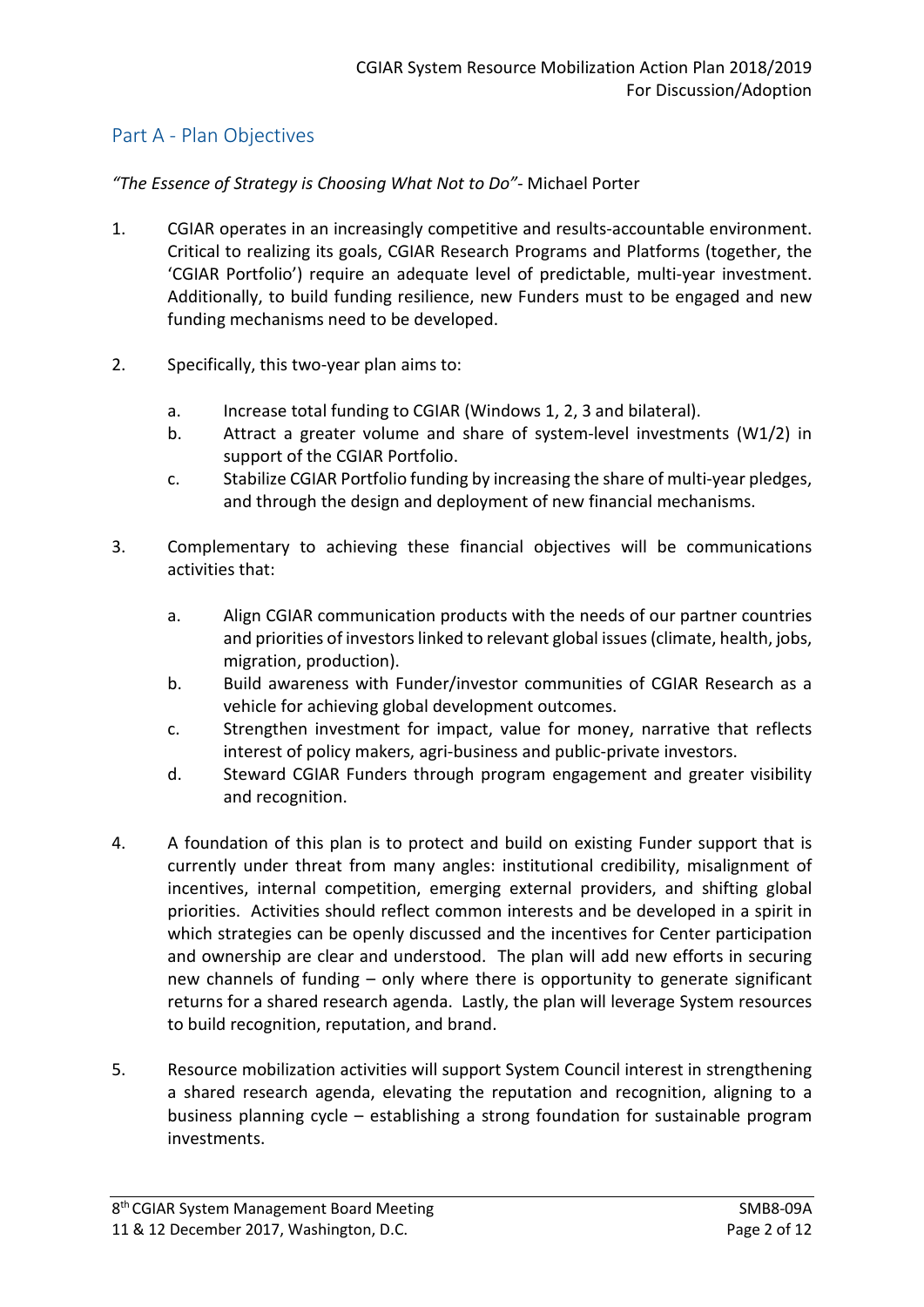6. This plan was developed in close consultation with CGIAR Resource Mobilization Community of Practice and will form part of the working agenda of a planned RM CoP meeting scheduled for 15-17 January 2018 in The Netherlands.

### Part B - Resource Mobilization Framework

- 7. The foundation of an effective fundraising plan is recognition of the resource mobilization process against which activities and objectives can be mapped and prioritized. This is often referred to as the development, fundraising or resource mobilization cycle.
- 8. The process has four fundamental phases:
	- a. Identification and research Identifying target investors and funding platforms with the greatest likelihood of providing the type and volume of resources desired.
	- b. Cultivation Undertaking activities to create awareness and relevance of CGIAR with targeted funders and using influencers and decision makers to build support.
	- c. Solicitation Presenting funding opportunities to targeted investors and negotiating investment terms.
	- d. Stewardship Activities that strengthen and build funder relationships through reporting, recognition, and meaningful engagement.
- 9. The CGIAR Resource Mobilization work plan ('CGIAR RM Plan') will use this resource mobilization framework to prioritize and identify what activities to undertake to achieve the stated objectives, when those activities should be undertaken, and individual/group responsible.

## Part C - Priority Funding Channels

- 10. Initial identification and analysis of the funding channels most critical to achievement of the above stated objectives has been completed. While there are a myriad of sources of available funding, it is suggested that these represent the highest return on time invested, strategic positioning of the organization with key actors and influencers, and the greatest probability of achieving the desired objectives. These channels include:
	- a. Traditional Funders Overarching aim: strengthen relationships and demonstrate CGIAR's relevance to their development agendas. These represent the most significant space to boost pooled funding.
	- b. Emerging Economies Overarching aim: provide opportunities for south-south cooperation and leadership in addressing challenges within food systems in the developing world. And to strengthen investment case/opportunities for domestic investment from beneficiary countries – likely to initially be in the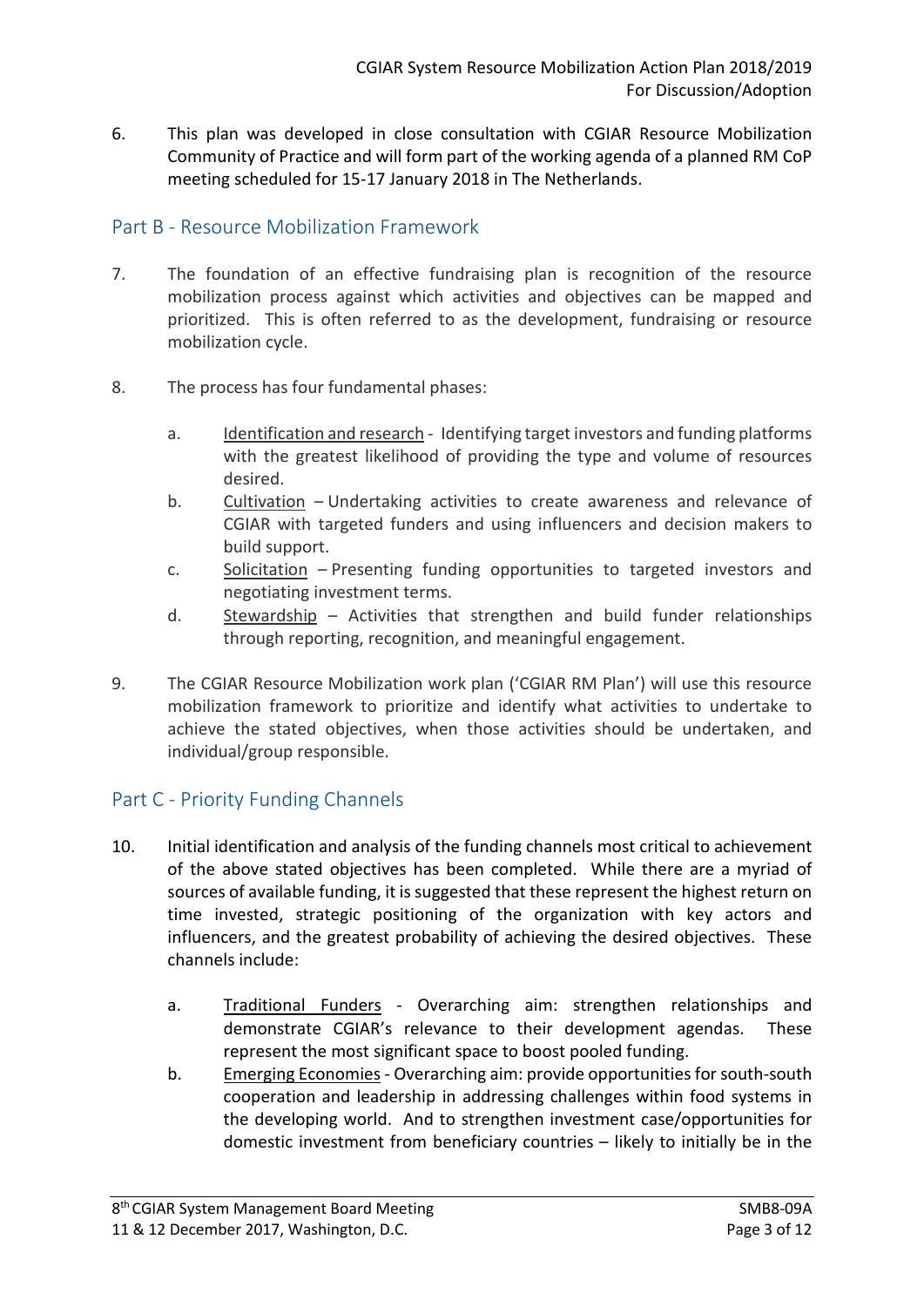form of non-pooled funding, but would ideally be in the form of multi-Center and at-scale programs.

- c. Private Sector/Individual Wealth Overarching aim: provide impact partnership opportunities via new innovative and thematic funding platforms for investment institutions, businesses and foundations.
- 11. Other funding opportunities/channels exist. They will naturally present themselves over the two-year period of this plan and necessitate some flexibility. Other initiatives, like many for-profit initiatives Centers are initiating, can be also be elevated through knowledge sharing activities. However, resource mobilization success will largely be a function of maintaining focus on the above channels and effectively executing strategic activities within the context of a resource mobilization framework.

### Part D - Leveraging System-Wide Assets

- 12. Effective resource mobilization for CGIAR requires an organization-wide effort.
- 13. Achievement of the objectives put forth in this work plan will require coordinated and collaborative contributions from individuals and entities across the CGIAR System. Of critical importance are the following efforts and activities:
	- System Council
		- Supporting CGIAR in strengthening relationships with Funder ministries, providing opportunities for nationally targeted communications and media relations, and inviting CGIAR to attend appropriate national research system focused events.
		- − Providing guidance and feedback on CGIAR business planning cycle and determining feasibility to make multi-year commitments/pledges.
	- System Management Board
		- − Active in strategy development, funder engagement, and meetings and events.
	- CGIAR Research Center DGs and Board Chairs/Members
		- − Acting as focal-points on specific funding initiatives or key funding relationships.
		- − Providing input from DG/BC group on strategy
		- − Participating in coordinated approach/engagement of funders for W1/W2 investments
		- − Presenting One System Common Voice at presentations and meetings
	- Communities of Practice: Resource Mobilization and Communications
		- − DG/Center approval to actively participate and support CGIAR RM plan implementation
		- − Sharing funder/investor intelligence and participation in strategy development/deployment
		- − Leveraging communication channels and supporting CGIAR representation
		- − Contributing to collective visibility and recognition for CGIAR Research Program funders
	- Strategic Advisors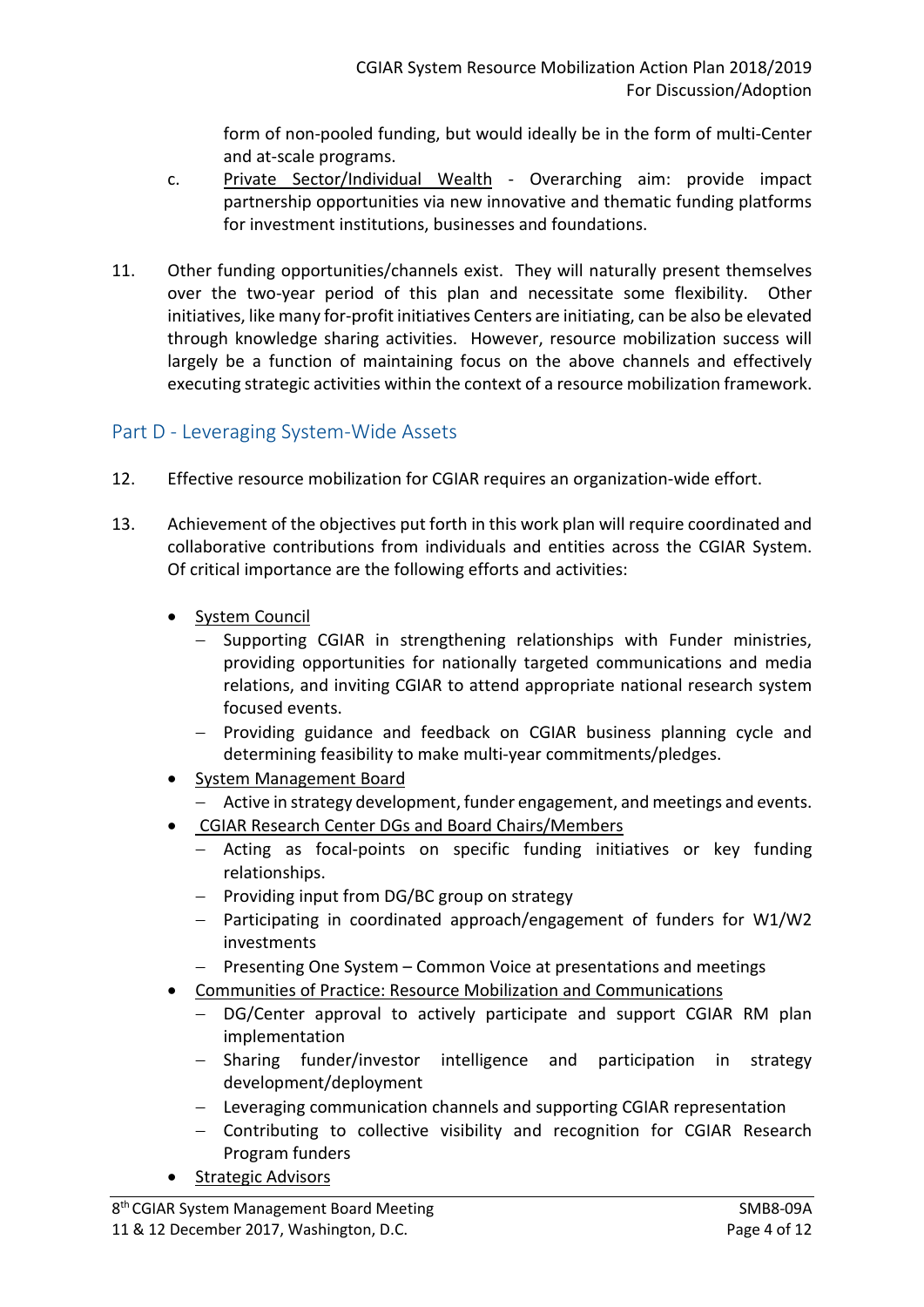- − Engagement of strategic advisors for targeted investor strategies providing relationship support, opening doors, access to decision makers.
- Broader CGIAR Network
	- Establishing regional networks of "friends" to support RM efforts consisting of CGIAR alumni, retired DGs, and past Board Members, as well as other individuals.

### Part E - Key 2018-19 Events for CGIAR Common Focus

14. **Target a "top-ten" list of events for CGIAR-wide participation**. Though Research Centers and CRPs participate in many events each year, the CGIAR RM Plan proposes to focus on a fewer number of high-profile events where participation would be drawn from Centers and objectives aligned to: (1) funder engagement, (2) reputation building, (3) relevance to global development goals. The table below sets out proposed events for collective investment, as extracted from a working list at Appendix 1.

| <b>Date</b>                | Event                                                | Location                  | Theme/Objective                                                                                                                               | <b>Possible</b><br><b>Partners</b>    |
|----------------------------|------------------------------------------------------|---------------------------|-----------------------------------------------------------------------------------------------------------------------------------------------|---------------------------------------|
| <b>April 20-22</b><br>2018 | IMF/World<br><b>Bank Group</b><br>Spring<br>meetings | Washington,<br>D.C, USA   | Explore with Juergen Voegele<br>to sponsor CGIAR intervention<br>and side event                                                               | <b>WB</b>                             |
| June 11-12                 | EAT<br>Stockholm<br>Food Forum                       | Stockholm,<br>Sweden      | <b>Health and Environment</b>                                                                                                                 | Private<br>Sector,<br>Norway          |
| June 18-20                 | <b>FAO Global</b><br>Ag<br>Innovation<br>Symposium   | Rome, Italy               | Innovation Systems-<br>Research as vehicle for<br>delivering impact (Setting<br>stage for high-level Ministers<br>meeting CGIAR/G20 or other) | <b>FAO</b>                            |
| September<br>18-19         | <b>UNGA</b>                                          | New York,<br><b>USA</b>   | Beyond Agriculture - CGIAR<br>contributions to SDGs.<br>Linkages to Health,<br>Environment, Climate                                           | Private<br>sector $/$<br>Philanthropy |
| September                  | $AGRF -$<br>African<br>Green<br>Revolution<br>Forum  | Africa                    | Partnerships for impact.<br>Working with IFIs and National<br>Governments to plan, design,<br>strengthen, implementations                     | AGRA,<br><b>BMGF, AfDB</b>            |
| October<br>16-19           | World Food<br>Prize                                  | Des Moines,<br><b>USA</b> | Innovation in ag for economic<br>development. Present new<br>face of CGIAR. Young, diverse,<br>energetic, knowledgeable.                      | <b>USAID</b>                          |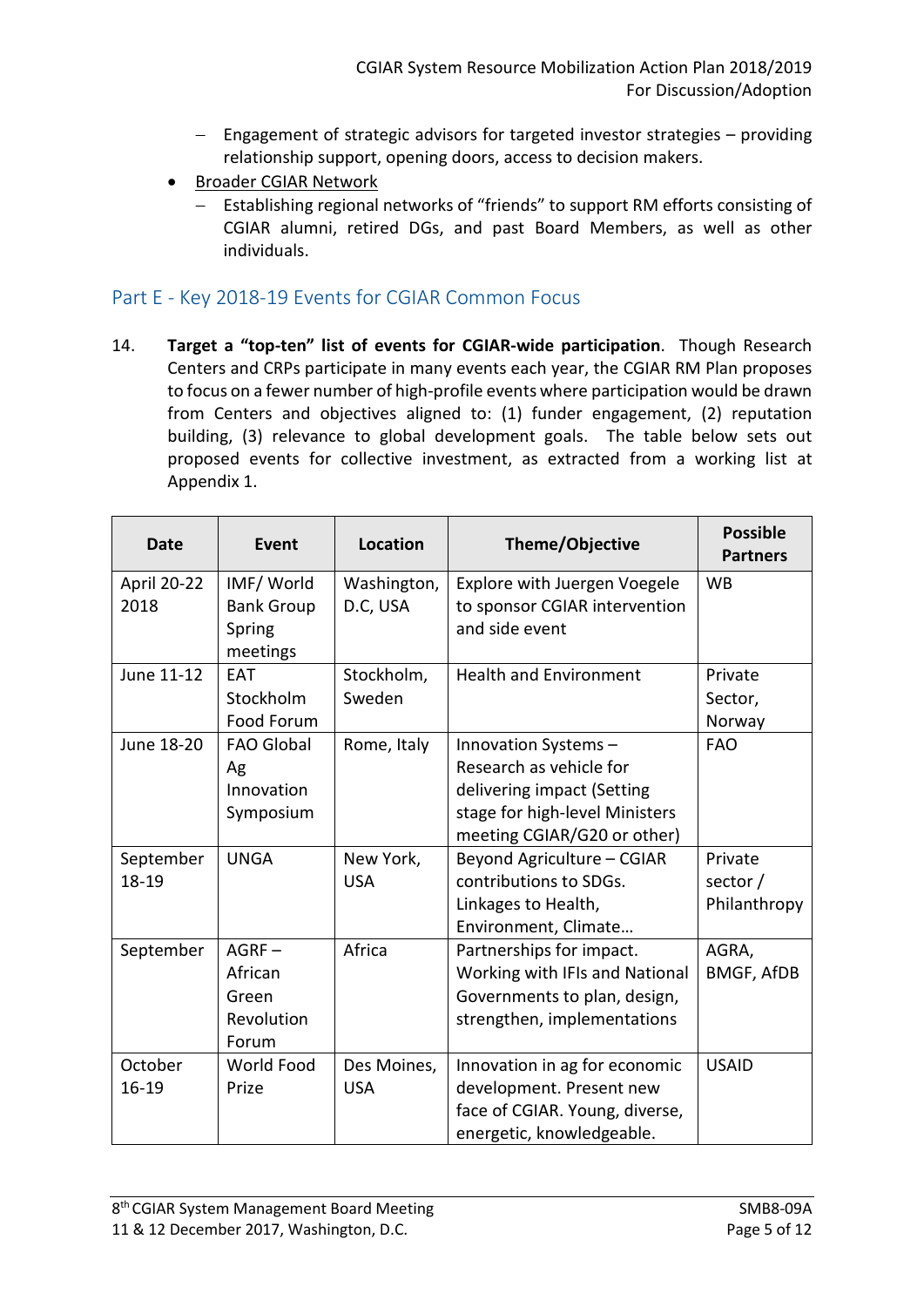| Date      | Event         | Location    | Theme/Objective                  | <b>Possible</b><br><b>Partners</b> |
|-----------|---------------|-------------|----------------------------------|------------------------------------|
| November  | <b>CGIAR</b>  | Seattle     | 4-year Business Cycle/funding    | BMGF,                              |
| $13 - 15$ | System        |             | commitments, Plant Breeding      | USAID, DFID,                       |
|           | Council at    |             | Initiative? Launch?              | $\cdots$                           |
|           | <b>BMGF</b>   |             | <b>CGIAR Innovative Finance?</b> |                                    |
| December  | <b>UNFCCC</b> | Katowice,   | Resilience - Agriculture as a    | Funder                             |
| $3 - 14$  |               | Poland      | solution to Climate Change       | partners                           |
| January   | <b>DAVOS</b>  | Davos,      | Economic (in connection with     | <b>WFP</b>                         |
| 2019      |               | Switzerland | WFP)                             |                                    |

## Part F - CGIAR Resource Mobilization Activity Plan 2018/19

15. Following is a list of initiatives to help guide resource mobilization activities and investments across the System, clustered around the 4 elements of the Resource Mobilization Framework set out at Part B above:

#### **1. Identification and Research**

| <b>Activity</b>          | <b>Output/Deliverable</b>         | Responsible<br>Party/ies | <b>Completion</b><br>Date |
|--------------------------|-----------------------------------|--------------------------|---------------------------|
| Analysis of System       | An analysis of the top ten        | <b>SMO</b>               | Feb 2018                  |
| funding potential of     | emerging economies to determine   | <b>RM CoP</b>            |                           |
| emerging economies       | likelihood and volume of funding  | <b>SMB</b>               |                           |
|                          | available for system funding      |                          |                           |
| Develop two thematic     | Investment cases and system       | <b>SMO</b>               | August 2018               |
| priorities as potential  | mechanism to fund two thematic    | <b>SMB</b>               |                           |
| mechanisms for           | priorities (TBC): (1) scaling     | RM CoP                   |                           |
| CGIAR's funding          | biofortification, (2) gender      |                          |                           |
|                          | platform, (3) targeted breeding   |                          |                           |
|                          | initiative.                       |                          |                           |
| Proceed to develop       | Build on Lion's Head options      | <b>SMO</b>               | May 2018                  |
| and test one new         | analysis on (1) impact bond, and  | <b>SMB</b>               | (feasibility              |
| "innovative financing"   | (2) returnable capital fund       |                          | update)                   |
| mechanism                |                                   |                          |                           |
| Develop a "CGIAR CRP     | A model that provides assurances  | <b>SMO</b>               | November                  |
| <b>Budget Guarantee"</b> | to CRP budgets, while ensuring    | <b>SMB</b>               | 2018                      |
| mechanism to provide     | strong system support - and       | Strategic                |                           |
| reliable funding for CRP | attracting new funders to system. | finance                  |                           |
| FinPlan                  |                                   | advisors                 |                           |
| Determine interest for   | Feasibility for CGIAR to partner  | Consultant               | April 2018                |
| scoping study on         | with major investor (AfDB, WB,    | <b>DGs</b>               |                           |
| Zimbabwe Country         | IFAD) to help rebuild ag sector   | <b>SMO</b>               |                           |
| Initiative               |                                   |                          |                           |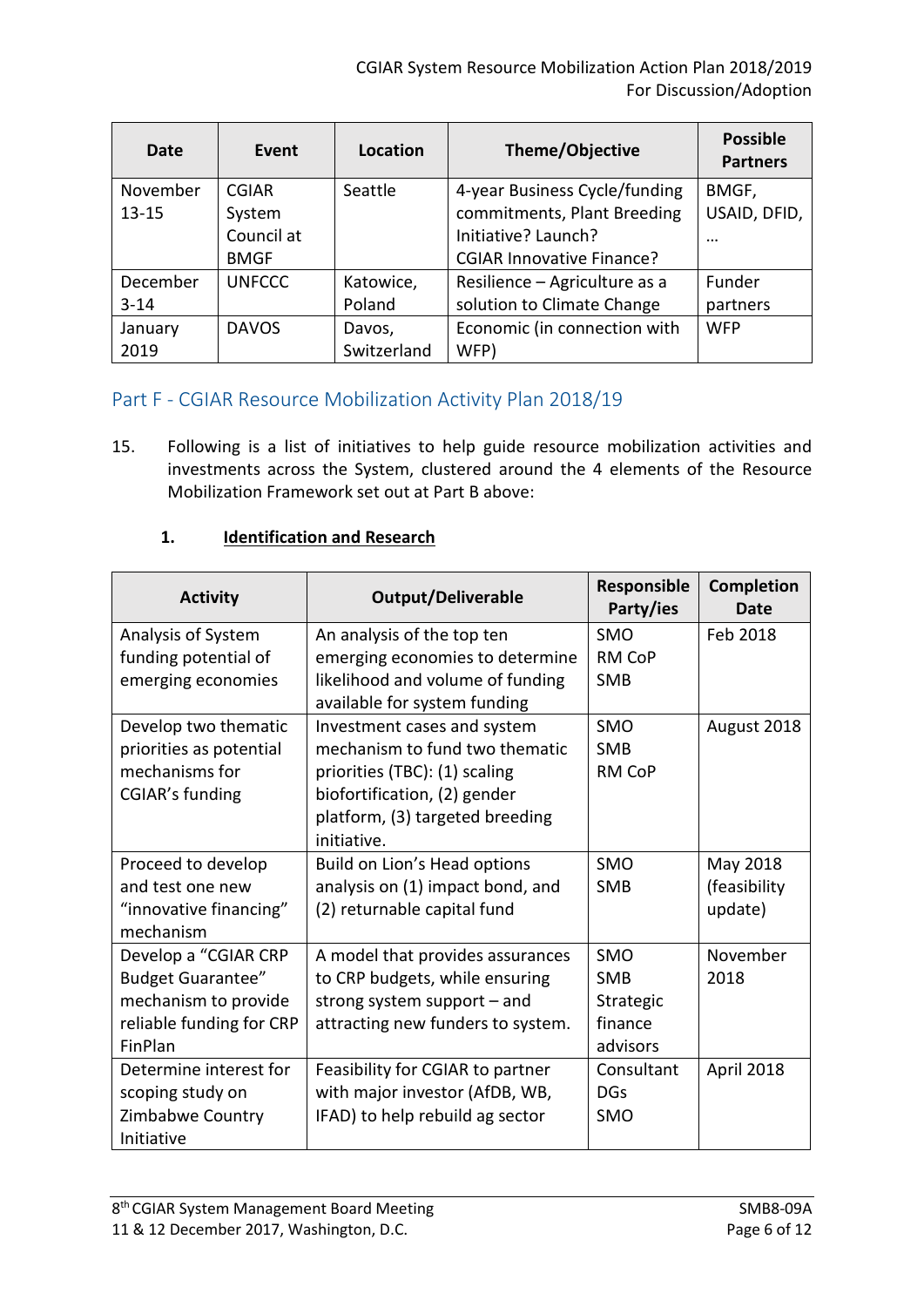| <b>Activity</b>       | <b>Output/Deliverable</b>          | <b>Responsible</b><br>Party/ies | <b>Completion</b><br>Date |
|-----------------------|------------------------------------|---------------------------------|---------------------------|
| Develop a concept for | Short concept for consideration by | Identify                        | May 2018                  |
| China investment in   | China funding partners             | Lead                            |                           |
| CGIAR in response to  |                                    | facilitator                     |                           |
| Belt & Road program   |                                    | to develop                      |                           |
|                       |                                    | a concept                       |                           |
| Develop a concept for | Short concept for consideration by | Identify                        | May 2018                  |
| <b>CGIAR country</b>  | India for deeper CGIAR             | Lead                            |                           |
| initiative with India | collaboration                      | facilitator                     |                           |
|                       |                                    | to develop                      |                           |
|                       |                                    | a concept                       |                           |

#### **2. Cultivation**

| <b>Activity</b>            | <b>Output/Deliverable</b>                       | Responsible<br>Party/ies | <b>Completion</b><br>Date |
|----------------------------|-------------------------------------------------|--------------------------|---------------------------|
| <b>CGIAR narrative</b>     | A narrative, document, and                      | <b>SMO</b>               | Dec 2017                  |
|                            | framework for presenting CGIAR                  | <b>SMB</b>               |                           |
|                            | in response to key development<br>issues        | Comms CoP                |                           |
| Redesign of CGIAR          | Funder facing website that                      | SMO                      | End                       |
| website                    | reflects narrative and bring                    | Comms CoP                | Feb 2018                  |
|                            | greater visibility to: (1) Funders,             | RM CoP                   |                           |
|                            | (2) Centers/Programs,                           |                          |                           |
|                            | (3) Partners/National Systems,                  |                          |                           |
|                            | and (4) impact                                  |                          |                           |
| <b>CGIAR wide presence</b> | See calendar of proposed events                 | Comms CoP                | Throughout                |
| at 5 key global fora and   | in Annex II                                     | RM CoP                   | 2018                      |
| events                     |                                                 | <b>SMO</b>               |                           |
| <b>Foundations: Work</b>   | a. Short-list of foundations with               | <b>RM CoP</b>            | Throughout                |
| with RM CoP and DGs        | greatest potential for                          | <b>DGs</b>               | 2018                      |
| for System approach to     | investment in CGIAR.                            |                          |                           |
| foundations. Ex. (1)       | b. Strategy to determine (1) links,             |                          |                           |
| Rockefeller, (2) Buffett,  | (2) interest, and (3) estimate                  |                          |                           |
| (3) Wellcome Trust         | capacity $-$ to support CGIAR.                  |                          |                           |
|                            | c. One meeting in 2018 to<br>determine go/no go |                          |                           |
| Determine interest,        | Work with Centers to develop                    | SMO                      | <b>TBC</b>                |
| strategy, feasibility,     | strategy and concept for a Summit               | <b>SMB</b>               |                           |
| ROI for CGIAR high-        | event - with strong link to RM                  | DG/BC                    |                           |
| level event in 2019        | objectives.                                     | <b>RM CoP</b>            |                           |
|                            |                                                 |                          |                           |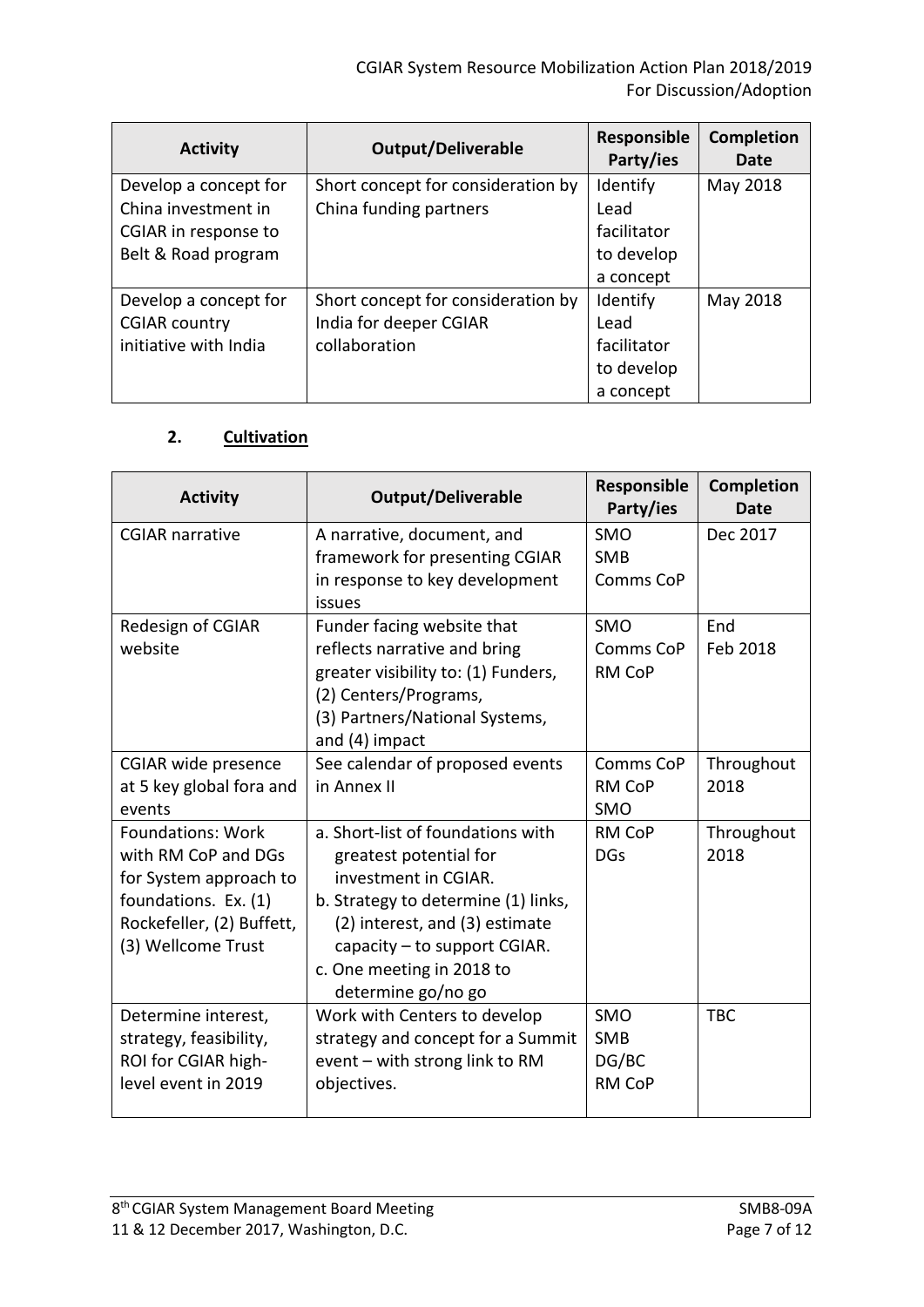| <b>Activity</b>              | <b>Output/Deliverable</b>            | <b>Responsible</b><br>Party/ies | Completion<br>Date |
|------------------------------|--------------------------------------|---------------------------------|--------------------|
| Prepare series of            | Expand CGIAR narrative to include    | <b>SMO</b>                      | Released           |
| investment cases on          | investment cases for Agricultures    | Comms CoP                       | throughout         |
| agriculture response to      | role in responding to Health,        |                                 | year and           |
| global challenges $-$        | <b>Employment, Migration, Gender</b> |                                 | linked to          |
| including private sector     | (other)                              |                                 | event or           |
| value proposition.           |                                      |                                 | engagement         |
|                              |                                      |                                 | activities         |
| <b>Reach new Ministries:</b> | Explore willingness of current       | <b>SMO</b>                      | Throughout         |
| Health, Environment,         | funders to expand relationships in   | DG/BC                           | 2018               |
| Climate, Finance, to         | agencies to access new funding       | RM CoP                          |                    |
| access new funding           | channels. Test with 1-2 close        |                                 |                    |
| channels                     | relationships                        |                                 |                    |
| Host philanthropy            | Work with key partner (BMGF) to      | <b>SMO</b>                      | Sept 2018          |
| event/dialogue on side       | host an exclusive event with         | <b>SMB</b>                      |                    |
| of UNGA                      | philanthropists during UNGA or       | RM CoP                          |                    |
|                              | another relevant global event        |                                 |                    |

### **3. Solicitation**

| <b>Activity</b>            | <b>Output/Deliverable</b>        | Responsible<br>Party/ies | <b>Completion</b><br>Date |
|----------------------------|----------------------------------|--------------------------|---------------------------|
| Protect and grow key       | Maintain and grow System         | <b>SMO</b>               | Throughout                |
| <b>CGIAR funders:</b>      | support for multi-year           | DG/BC                    | 2018                      |
|                            | commitments: Canada, Norway,     | <b>RM CoP</b>            |                           |
|                            | Sweden, Switzerland, World Bank  |                          |                           |
| <b>Expand Funder year-</b> | Work with CGIAR Funders to       | <b>SMB</b>               | Timed to                  |
| end investments to         | target Agency year-end           | <b>SMB</b>               | Funder's                  |
| <b>CGIAR</b>               | investments for CGIAR. Schedule, |                          | financial                 |
|                            | call, follow-up letter.          |                          | year.                     |
| Bring new Funders to       | Engagement of Germany,           | SMO                      | Throughout                |
| shared research            | European Commission, BMGF, and   | DG/BC                    | 2018                      |
| agenda-                    | other for System support         | <b>RM CoP</b>            |                           |
| CRPs/Flagships             |                                  |                          |                           |
| Target two new             | Short list 4 prospects for       | RM CoP                   | Throughout                |
| economy members for        | coordinated engagement           | <b>SMB</b>               | 2018                      |
| <b>CGIAR</b> support       | - China                          | DG/BC                    |                           |
|                            | - India                          |                          |                           |
|                            | - Mexico                         |                          |                           |
|                            | - OPEC                           |                          |                           |
| IFI/CGIAR innovation       | Design and propose CGIAR         | <b>SMB</b>               | Sept 2018                 |
| fund/mechanism             | mechanism to provide scoping,    | <b>SMO</b>               |                           |
|                            | design, and implementation       | DG/BC                    |                           |
|                            | support to IFI country loan      |                          |                           |
|                            | programs. Invite WB/AfDB to host |                          |                           |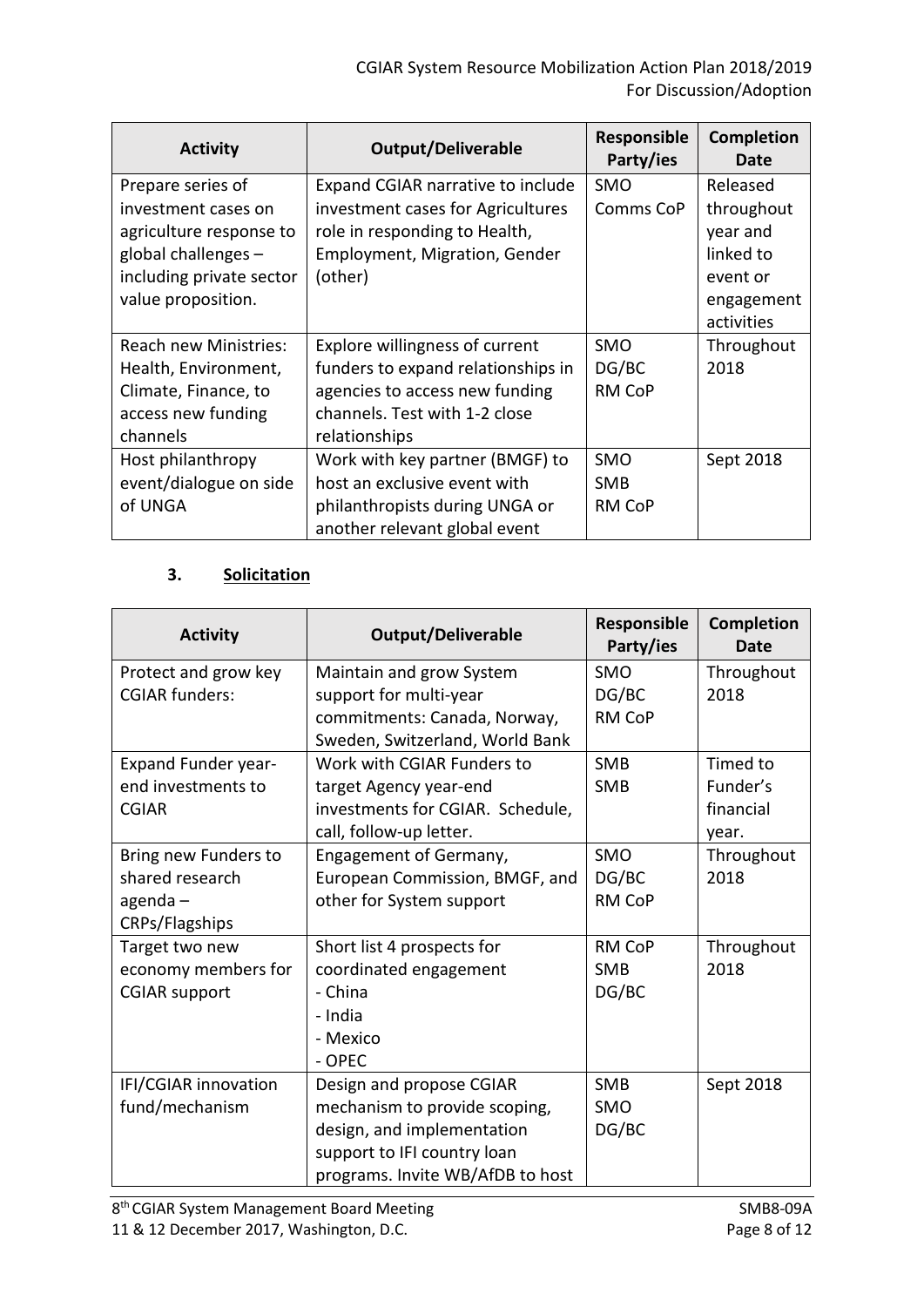| <b>Activity</b> | <b>Output/Deliverable</b> | Responsible<br>Party/ies | Completion<br>Date |
|-----------------|---------------------------|--------------------------|--------------------|
|                 | IFI/CGIAR programmatic    |                          |                    |
|                 | workshop                  |                          |                    |

#### **4. Stewardship**

| <b>Activity</b>              | <b>Output/Deliverable</b>                    | Responsible<br>Party/ies | <b>Completion</b><br><b>Date</b> |
|------------------------------|----------------------------------------------|--------------------------|----------------------------------|
| Launch "From the             | Engage System Funders in                     | SMO                      | Feb 2018                         |
| Field" CRP webinars for      | program activities. Bring research           | Comms CoP                | $pilot -$                        |
| <b>System Funders</b>        | to life - active, current,                   | <b>CRPs</b>              | throughout                       |
|                              | responsive, collaborative                    |                          | year for                         |
|                              |                                              |                          | <b>CRPs</b>                      |
| Elevate visibility and       | CGIAR system funders recognized              | $SMO -$                  | Feb 2018-                        |
| recognition of System        | on Center and CRP website, and               | Comms                    | framework                        |
| <b>Funders via CGIAR</b>     | annual report publications                   | Comms CoP                | for                              |
| communications assets        |                                              |                          | implementa                       |
|                              |                                              |                          | tion                             |
|                              |                                              |                          | distributed                      |
| Leverage funder visits       | Greater recognition of CGIAR in              | SMO                      | Throughout                       |
| to reach higher in           | funder agencies. Advanced                    | <b>SMB</b>               | 2018                             |
| agency organizations         | planning and link to Ministry<br>activities. | <b>DGs</b>               |                                  |
| Monthly round-up of          | Collect and distribute to System             | SMO                      | Throughout                       |
| <b>CGIAR</b> in the News.    | Council members news from                    | Comms CoP                | 2018                             |
|                              | <b>CGIAR research activities</b>             |                          |                                  |
| Co-invest with Centers       | News placement in high visibility            | <b>SMO</b>               | Throughout                       |
| on initiative to pitch       | media outlets. Complimentary                 | Comms CoP                | 2018                             |
| top news to media.           | delivery plan to get stories in front        | <b>RM CoP</b>            |                                  |
| Co-branded with CGIAR        | of System Funders                            |                          |                                  |
| and relevant to funder       |                                              |                          |                                  |
| interest/support             |                                              |                          |                                  |
| <b>Agricultural Research</b> | Placeholder for High-level event             | SMO                      | <b>Early 2019</b>                |
| <b>Summit and Investors</b>  | to profile CGIAR, partnerships,              | DG/BoT                   |                                  |
| Roundtable                   | funders                                      | <b>SC</b>                |                                  |
|                              |                                              | Systemwide               |                                  |

## Part G - Activating Networks for CGIAR RM Activity Plan 2018/19

16. Following System Management Board discussion, input, and endorsement of the CGIAR RM Work Plan at SMB8, specific roles, responsibilities and deliverables will be proposed and agreed during and in advance of the CGIAR Resource Mobilization Community of Practice meeting on 15 – 17 January 2018.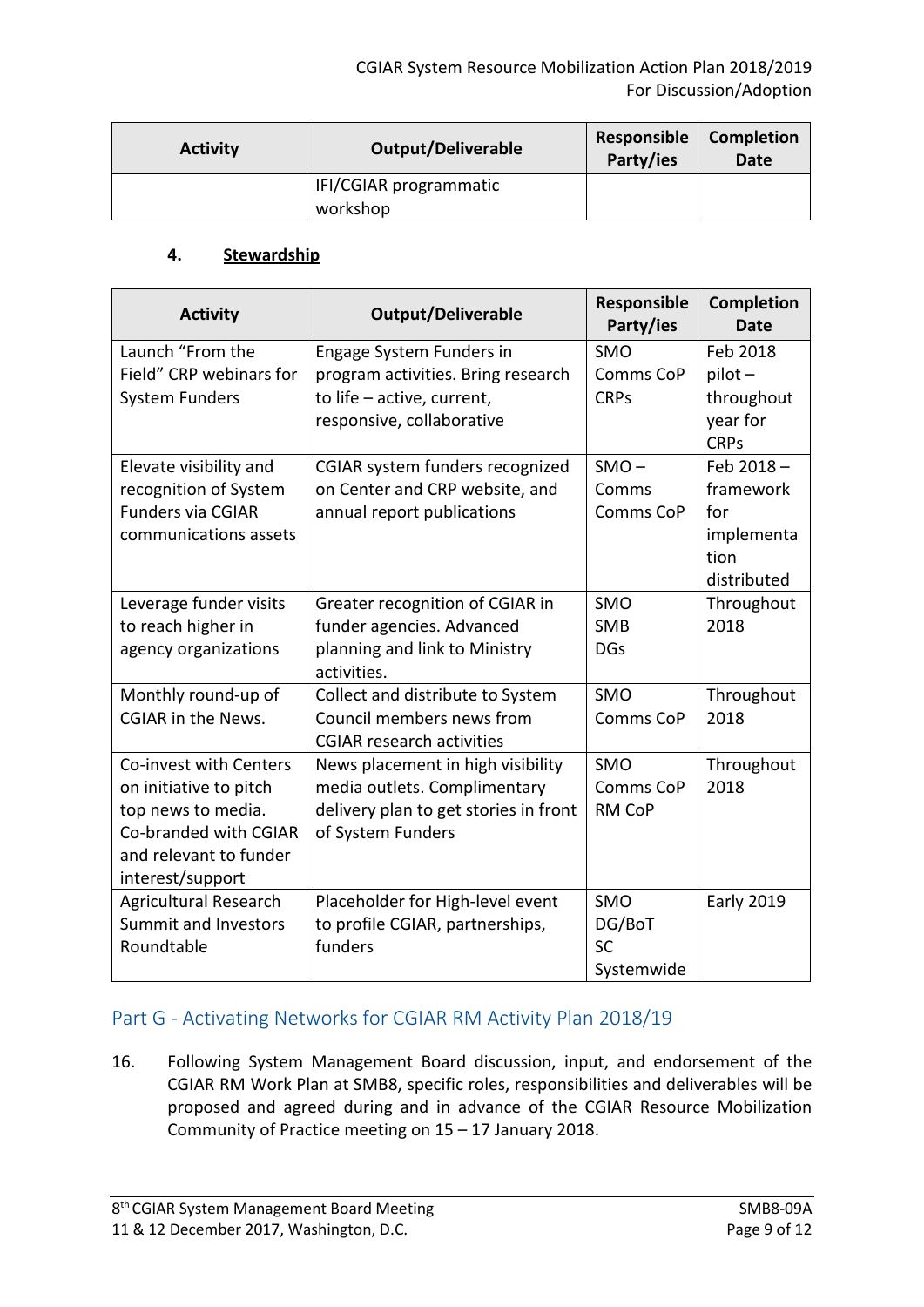- 17. We also propose that the plan is further discussed and responsibilities championed by Center DGs and Board Chairs during the General Assembly of the Centers on 23-24 January 2018.
- 18. The resulting contributions and commitments from these discussions will be collated into a prioritized Activity Plan for 2018, with each objective of the Work Plan described by driver, activities, KPIs, and ownership, including a quarterly scorecard.

| 2018/2019 CGIAR Resource Mobilization Work Plan |                 |                                                    |                  |    |                |                |    |
|-------------------------------------------------|-----------------|----------------------------------------------------|------------------|----|----------------|----------------|----|
| <b>Objective 1</b>                              |                 | Increase total CGIAR System funding for W1, W2, W3 |                  |    |                |                |    |
| <b>Driver</b>                                   | <b>Activity</b> | <b>KPI</b>                                         | Owner            | Q1 | Q <sub>2</sub> | Q <sub>3</sub> | Q4 |
|                                                 | A1.1            | <b>KPI1.1</b>                                      | 01.1             |    |                |                |    |
| D1                                              | A1.2            | <b>KPI1.2</b>                                      | 01.2             |    |                |                |    |
|                                                 | A1.3            | <b>KPI1.3</b>                                      | 01.3             |    |                |                |    |
|                                                 | A2.1            | <b>KPI2.1</b>                                      | 02.1             |    |                |                |    |
| D <sub>2</sub>                                  | A2.2            | <b>KPI2.2</b>                                      | O <sub>2.2</sub> |    |                |                |    |
|                                                 | A2.3            | <b>KPI2.3</b>                                      | O <sub>2.3</sub> |    |                |                |    |
| D1                                              | A3.1            | <b>KPI3.1</b>                                      | 03.1             |    |                |                |    |
|                                                 | A3.2            | <b>KPI3.2</b>                                      | 03.2             |    |                |                |    |
|                                                 | A3.3            | <b>KPI3.3</b>                                      | 03.3             |    |                |                |    |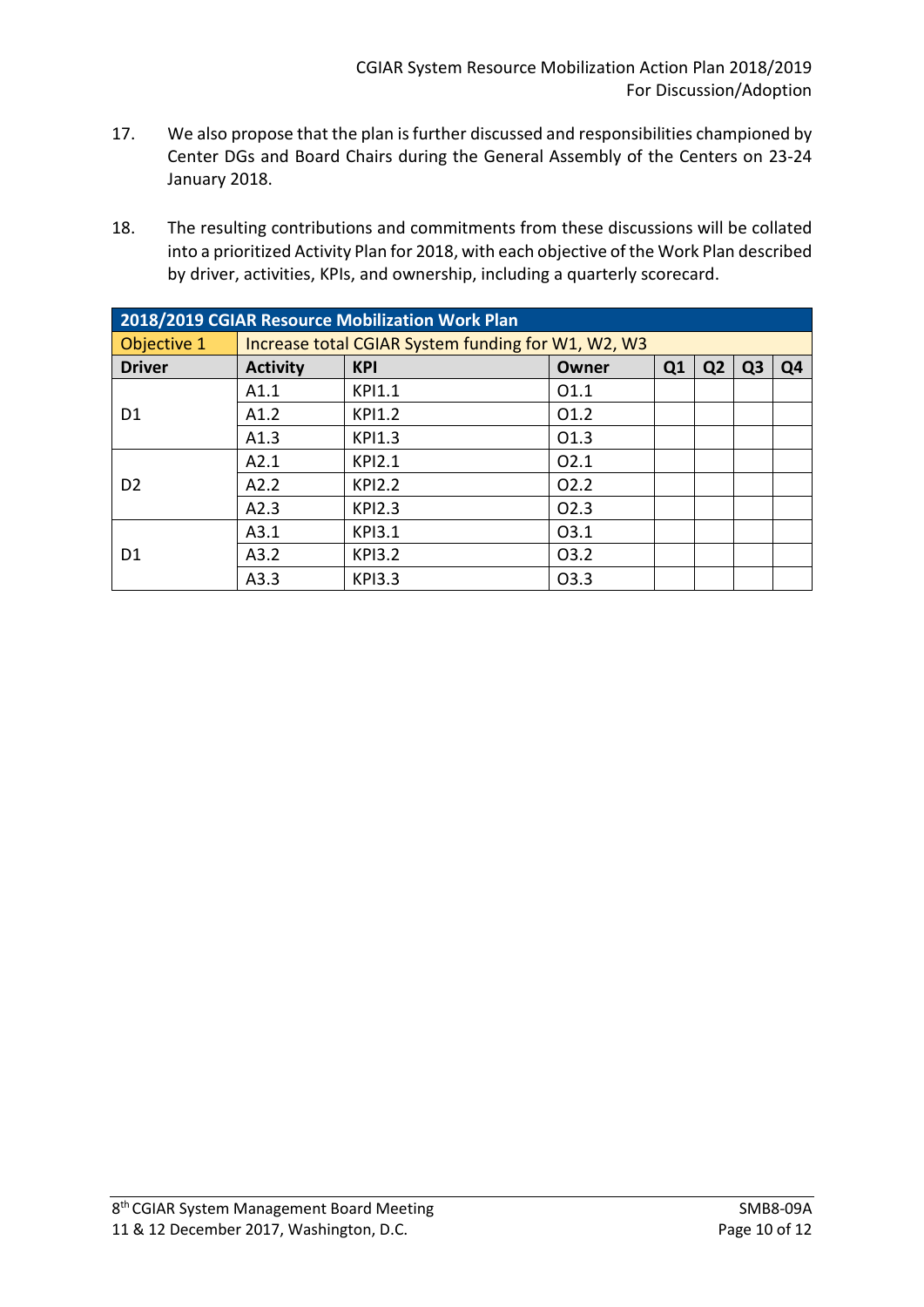## Appendix 1

## CGIAR/Resource Mobilization Event Listing 2018/19

(as known at 1 December 2017)

*\* Yellow highlighted events are those proposed to be the focus of a CGIAR common focus*

| <b>Date</b>            | <b>Event</b>                                                        | Location                              | <b>Theme</b>                                                            | <b>Possible</b><br><b>Partners</b>   |
|------------------------|---------------------------------------------------------------------|---------------------------------------|-------------------------------------------------------------------------|--------------------------------------|
| January<br>$23 - 24$   | <b>CGIAR General</b><br>Assembly                                    | Rabat                                 | *Internal event                                                         | <b>CGIAR</b>                         |
| February<br>$13 - 14$  | <b>IFAD Governing</b><br>Council                                    | Rome, Italy                           | Scaling innovation                                                      | <b>IFAD</b>                          |
| <b>April 20-22</b>     | <b>IMF and World</b><br><b>Bank Group</b><br><b>Spring meetings</b> | Washington<br>DC, USA                 |                                                                         | <b>WB</b>                            |
| May 16-18              | <b>CGIAR System</b><br>Council                                      | Berlin,<br>Germany                    | <b>TBC</b>                                                              | BMZ/GIZ                              |
| May (TBC)              | <b>AfDB Annual</b><br>Meetings                                      |                                       |                                                                         | <b>AfDB</b>                          |
| <b>June 11-12</b>      | <b>EAT Stockholm</b><br><b>Food Forum</b>                           | Stockholm,<br>Sweden                  | <b>Health and Environment</b>                                           | Private<br>Sector,<br><b>Norway</b>  |
|                        |                                                                     |                                       |                                                                         |                                      |
| <b>June 18-20</b>      | <b>FAO Global Ag</b><br><b>Innovation</b><br>Symposium              | Rome, Italy                           | <b>TBC</b>                                                              | <b>FAO</b>                           |
| <b>June 24-26</b>      | 6 <sup>th</sup> GEF Assembly                                        | Da Nang,<br>Vietnam                   | Environmental                                                           | <b>IFAD</b>                          |
| September<br>$18 - 19$ | <b>UNGA</b>                                                         | NYC, USA                              |                                                                         | Private<br>sector                    |
| September              | <b>AGRF - African</b><br><b>Green Revolution</b><br>Forum           | <b>Africa</b>                         | <b>TBC</b>                                                              | AGRA,<br><b>BMGF,</b><br><b>AfDB</b> |
| October<br>2018        | Committee on<br><b>Food Security</b><br>(FAO, WFP, IFAD)            | Rome, Italy                           | <b>Transformation towards</b><br>sustainable and resilient<br>societies | <b>IFAD</b>                          |
| October<br>$10 - 12$   | Science Council 4                                                   | Cape Town,<br>South Africa            | Tradeoffs of SLO1, SLO2,<br>SLO3 - Policy Focused.                      | <b>ISPC</b>                          |
| October<br>$12 - 14$   | <b>IMF and World</b><br><b>Bank Group</b><br>meetings               | <b>Bali Nusa</b><br>Dua,<br>Indonesia | <b>TBC</b>                                                              | <b>WB</b>                            |